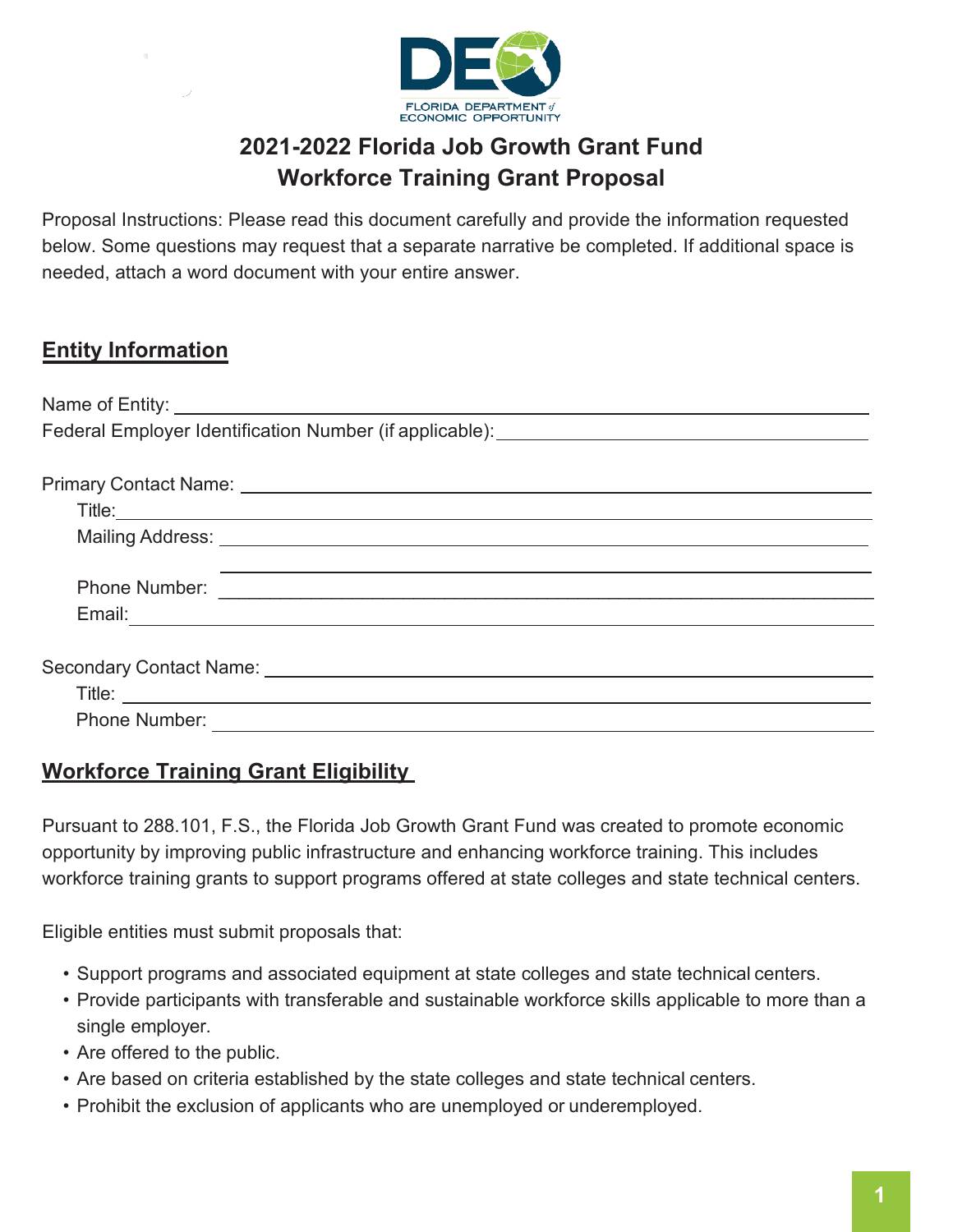#### **1. Program Requirements:**

(If additional space is needed, attach a word document with your entire answer.)

Each proposal must include the following information describing how the program satisfies the eligibility requirements listed on page 1.

- **A.** Provide the title and a detailed description of the proposed workforce training.
- **B.** Describe how this proposal supports programs at state colleges or state technical centers.
- **C.** Describe how this proposal provides participants transferable, sustainable workforceskills applicable to more than a single employer.
- **D.** Describe how this proposal supports a program(s) that is offered to the public?
- **E.** Describe how this proposal is based on criteria established by the state colleges andstate technical centers.
- **F.** Does this proposal support a program(s) that will not exclude unemployed orunderemployed individuals?

 $O$  Yes  $O$  No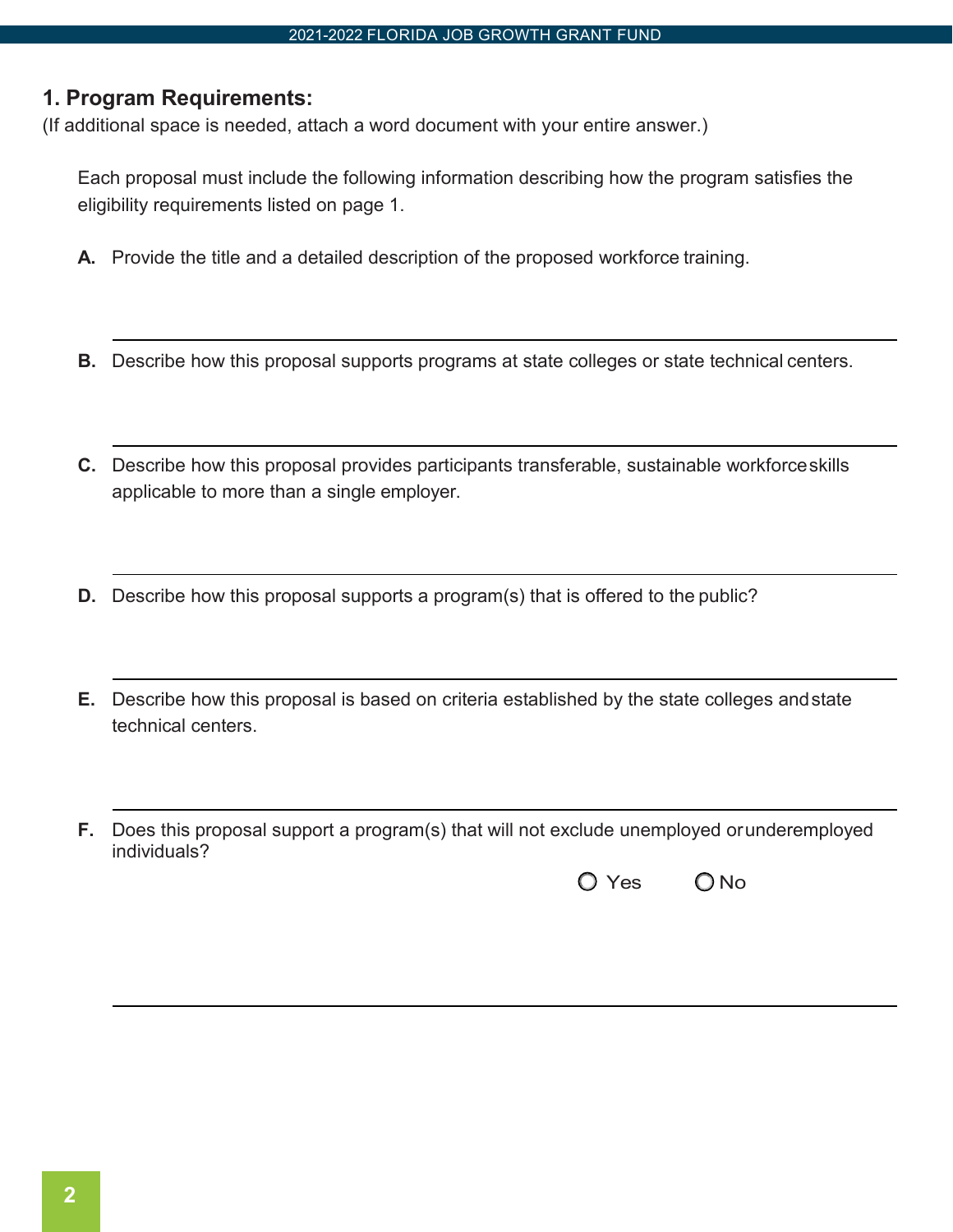**G.** Describe how this proposal will promote economic opportunity by enhancing workforce training. Please include the number of program completers anticipated to be created from the proposed training. Further, please include the economic impact on the community, region, or state and the associated metrics used to measure the success of the proposed training.

### **2. Additional Information:**

(If additional space is needed, attach a word document with your entire answer.)

- **A.** Is this an expansion of an existing training program?  $\bigcirc$  Yes  $\bigcirc$  No If yes, please provide an explanation for how the funds from this grant will be used to enhance the existing program.
- **B.** Does the proposal align with Florida's Targeted Industries? (View Florida's Targeted Industries here.)  $\bigcirc$  Yes  $\bigcirc$  No

If yes, please indicate the specific targeted industries with which the proposal aligns. If no, with which industries does the proposal align?

**C.** Does the proposal align with an occupation(s) on the Statewide Demand Occupations List and/ or the Regional Demand Occupations List?

[\(View Florida's Demand Occupations Lists here.\)](http://www.floridajobs.org/workforce-statistics/publications-and-reports/labor-market-information-reports/regional-demand-occupations-list)  $\bigcirc$  Yes  $\bigcirc$  No

| ۱S | $\bigcirc$ No |  |
|----|---------------|--|
|    |               |  |

If yes, please indicate the specific occupation(s) with which the proposal aligns. If no, with which occupation does the proposal align?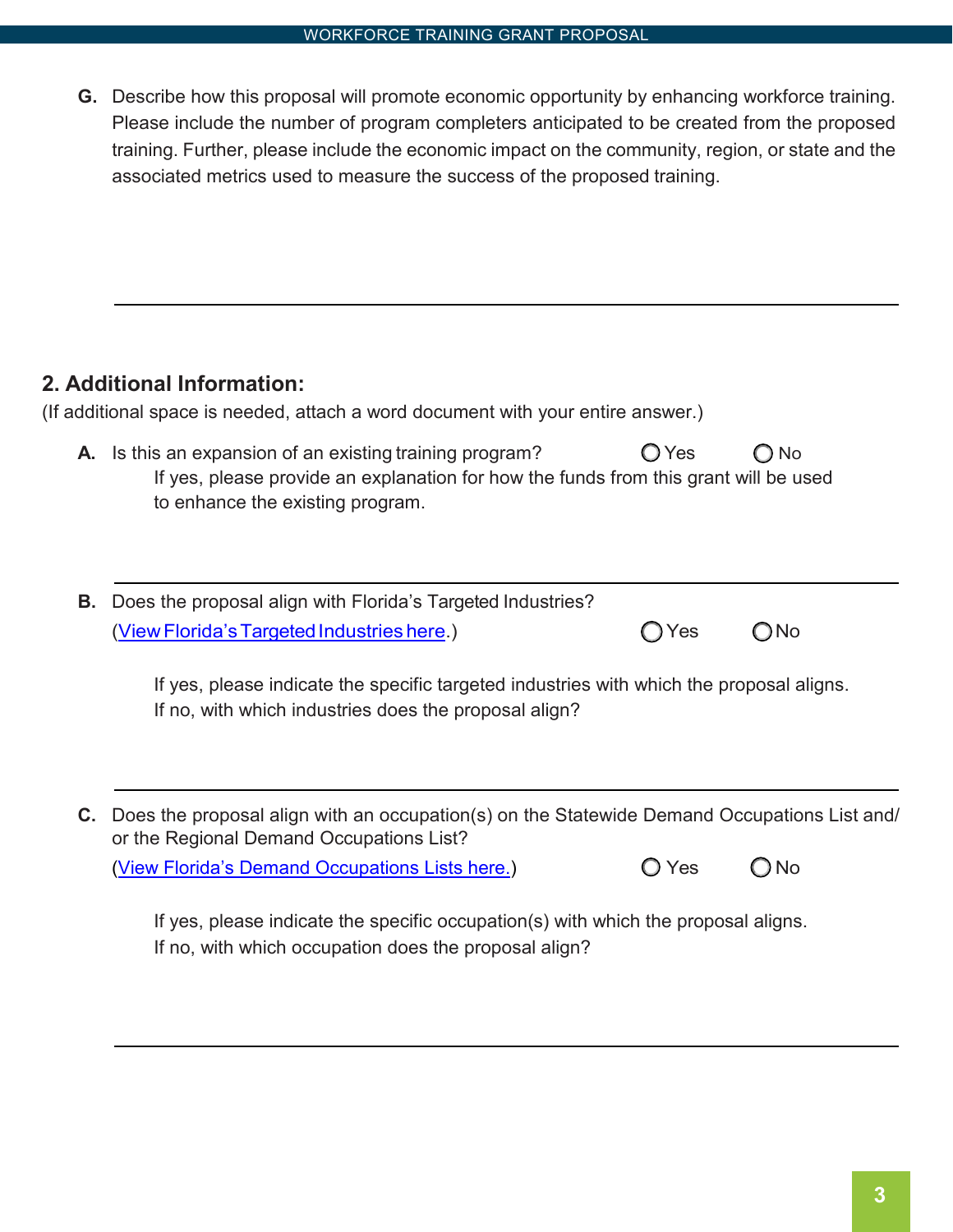**D.** Indicate how the training will be delivered (e.g., classroom-based, computer-based, other). If in-person, identify the location(s) (e.g., city, campus, etc.) where the training will be available.

If computer-based, identify the targeted location(s) (e.g. city, county, statewide, etc.) where the training will be available.

- **E.** Indicate the number of anticipated annual enrolled students and completers in the proposed program.
- **F.** Indicate the length of program (e.g., quarters, semesters, weeks, etc.), including anticipated beginning and ending dates.

| Begin Date: |  |
|-------------|--|
|             |  |

End Date: End Date:

- **G.** Describe the plan to support the sustainability of the program after grant completion.
- **H.** Identify any certifications, degrees, etc. that will result from the completion of the program. Please include the Classification of Instructional Programs (CIP) code and the percent of completers in each code, corresponding with Section E.
- **I.** Does this project have a local match amount?

 $O$  Yes  $O$  No

If yes, please describe the entity providing the match and the amount. (Do not include in-kind.)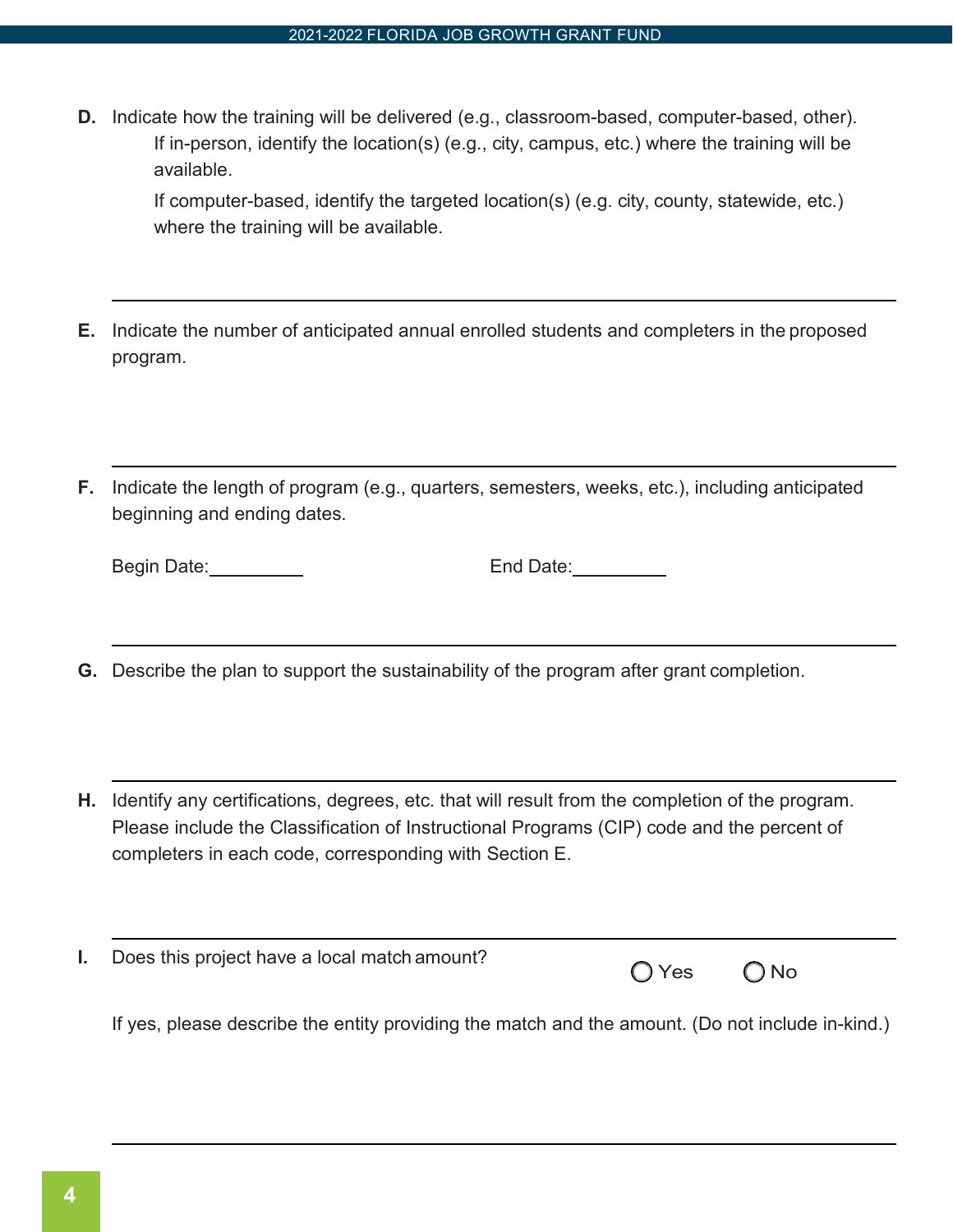**J.** Provide any additional information or attachments to be considered for the proposal.

#### **3. Program Budget**

(If additional space is needed, attach a word document with your entire answer.)

**Estimated Costs and Sources of Funding:** Include all applicable workforce training costs and other funding sources available to support the proposal.

| 1.) Total Amount Requested<br>Florida Job Growth Grant Fund | \$            |                        |
|-------------------------------------------------------------|---------------|------------------------|
|                                                             |               |                        |
| A. Other Workforce Training Project Funding Sources:        |               |                        |
| City/County                                                 | \$            |                        |
| <b>Private Sources</b>                                      | \$            |                        |
|                                                             |               |                        |
| Other (grants, etc.)                                        | $\frac{1}{2}$ | Please Specify: ______ |
| <b>Total Other Funding</b>                                  | \$            |                        |
|                                                             |               |                        |
| <b>B. Workforce Training Project Costs:</b>                 |               |                        |
| Equipment                                                   | \$            |                        |
| Personnel                                                   | \$            |                        |
| <b>Facilities</b>                                           | \$            |                        |
| Tuition                                                     | $\frac{1}{6}$ |                        |
| <b>Training Materials</b>                                   | \$            |                        |
|                                                             |               |                        |
| Other                                                       | \$            | Please Specify:        |
| <b>Total Project Costs</b>                                  | \$            |                        |

**Note:** The total amount requested must be calculated by subtracting the total other workforce training project funding sources in A. from the total workforce training project costs in B.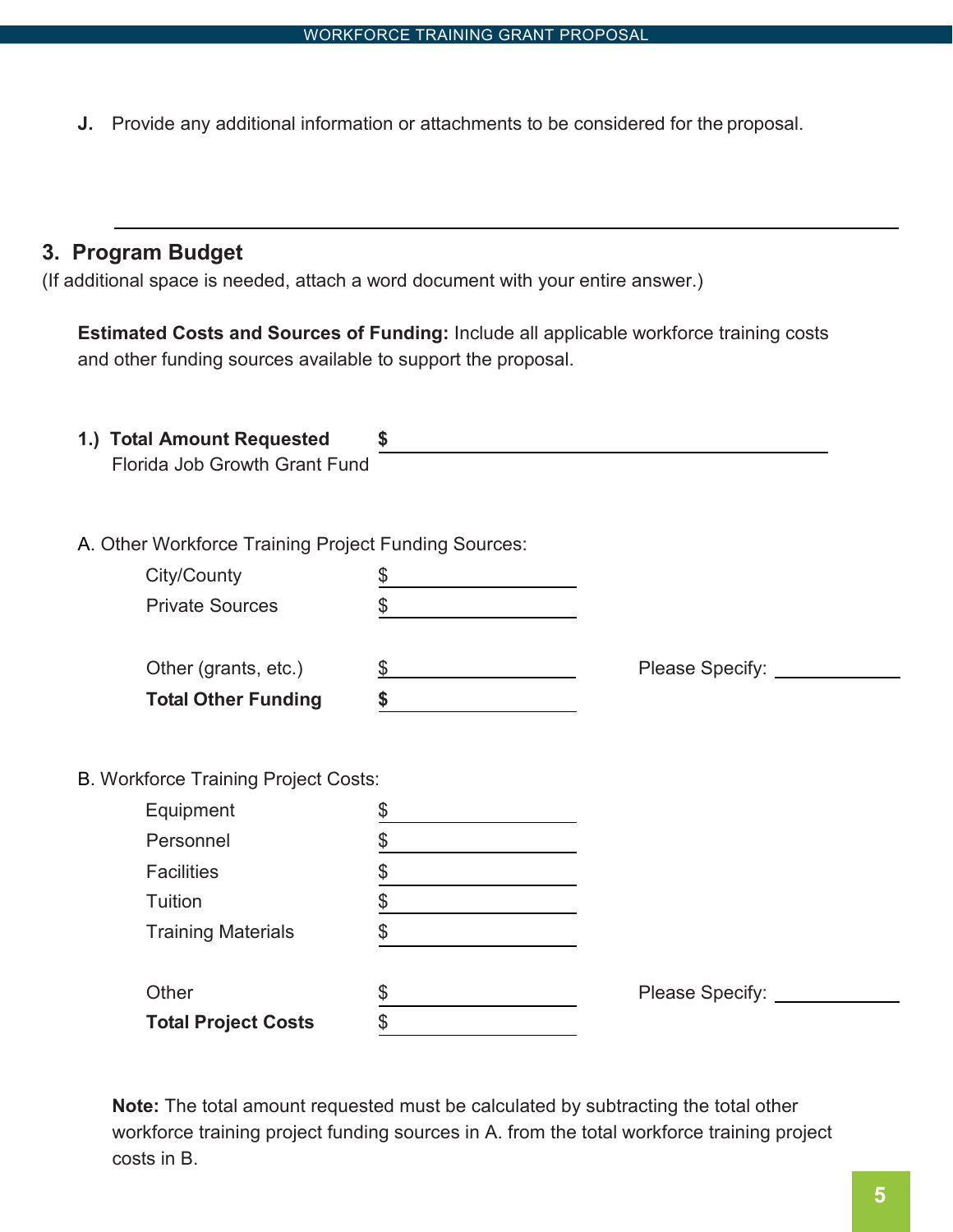**C.** Provide a detailed budget narrative, including the timing and steps necessary to obtain the funding, how equipment purchases will be associated with the training program, if applicable, and any other pertinent budget-related information.

#### **4. Approvals and Authority**

(If additional space is needed, attach a word document with your entire answer.)

- **A.** If entity is awarded grant funds based on this proposal, what approvals must be obtained before it can execute a grant agreement with the Florida Department of Economic Opportunity (e.g. approval of a board, commission or council)?
- **B.** If approval of a board, commission, council or other group is needed prior to execution of an agreement between the entity and the Florida Department of Economic Opportunity:
	- i. Provide the schedule of upcoming meetings for the group for a period of at least six months.
	- ii. State whether entity is willing and able to hold special meetings, and if so, upon how many days' notice.
- **C.** Attach evidence that the undersigned has all necessary authority to execute this proposal on behalf of the entity. This evidence may take a variety of forms, including but not limited to: a delegation of authority, citation to relevant laws or codes, policy documents, etc.